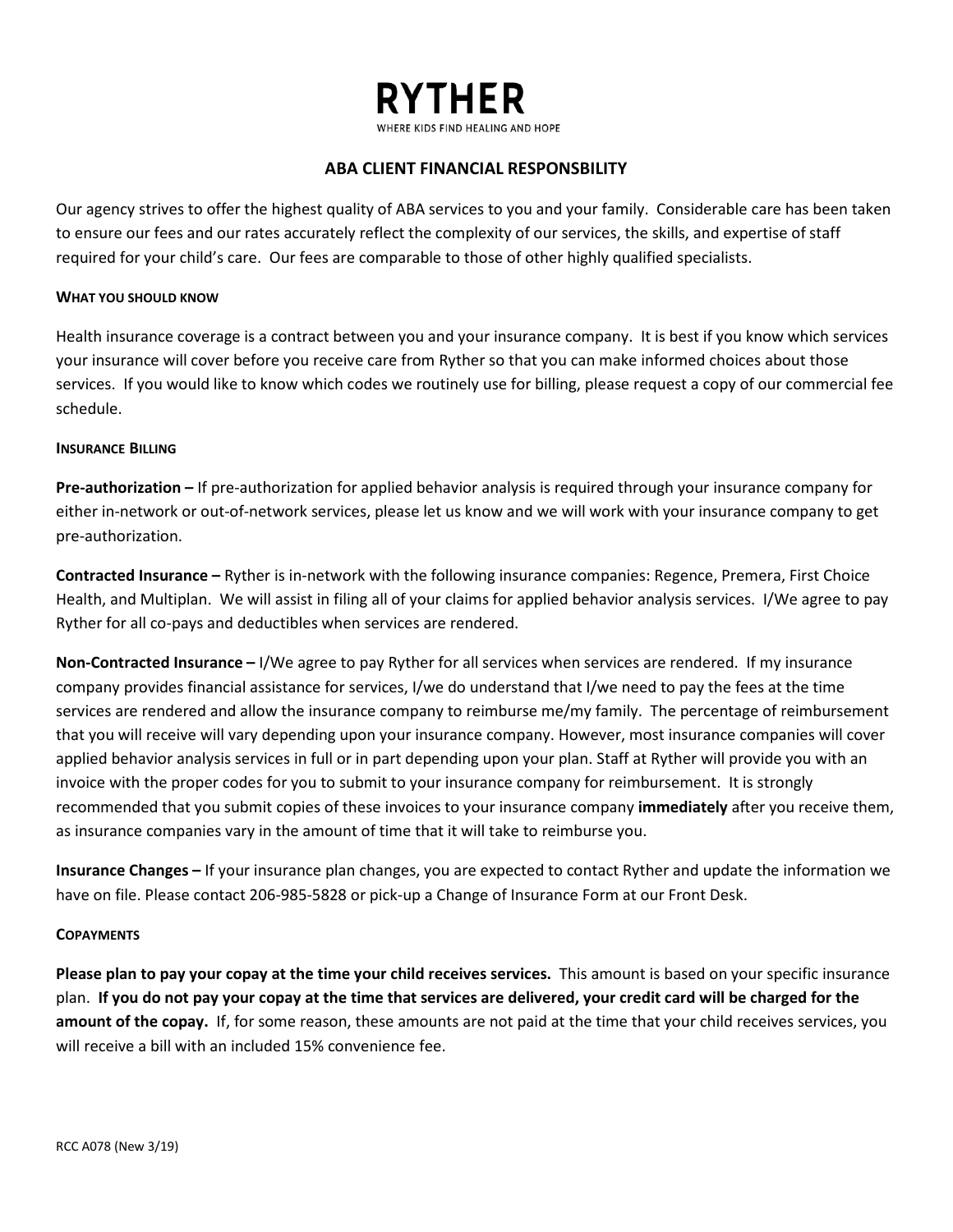## **DEDUCTIBLES**

If your insurance deductible has not been satisfied, you are responsible for the entire cost of your child's services. Ryther may not know for some time how much, if any, of your deductible has been satisfied. As a result, you may be billed by Ryther for services that you thought would be covered by insurance. It is therefore important that you remain aware of how much of your deductible has been satisfied so that you are not surprised by any bills received from Ryther.

#### **SERVICES NOT COVERED BY YOUR INSURANCE PLAN**

Not every insurance plan covers every service. If your insurance does not cover a service and you choose to go forward with the appointments, you are responsible for the full cost of the service. Ryther will require payment at the time of the appointment.

## **MISSED APPOINTMENTS AND LATE CANCELLATIONS**

At Ryther, we understand that emergencies and illnesses arise which may cause a session to be cancelled. However, you must notify us at least 24 hours in advance of any cancellation. If notification is not made at least 24 hours in advance and there is not an emergency situation, you will be billed a cancellation fee equal to the amount of your financial responsibility for the regular scheduled session, **which will not be reimbursable through insurance**. Repeated failures to attend scheduled session or arrive to scheduled sessions may result in termination of services. Please contact your provider or reception at 206-525-5050 to cancel your appointment.

### **BILLING**

Payment for all bills is due within 30 days. If Ryther does not receive payment, we will continue to send you bills until we receive payment in full. If you fail to pay your bills, your unpaid balance will be referred to a collection agency as explained under non-payment.

## **UNABLE TO PAY**

If you are having problems paying your bill, please call 206-517-0225 to arrange for a payment plan.

## **NONPAYMENT**

If payment is not received when services are rendered, a service charge will be added for each week the balance is past due. If payment is not received within 30 days, the bill may be sent to a collection agency. Additionally, I/we understand and agree to pay any and all collection costs and/or attorney fees if any delinquent balance is placed with an agency or attorney for collection, suit, or legal action. I/We also acknowledge that confidentiality is waived in matters involving collections and the sharing of information sufficient to pursue recovery of debts owed.

#### **RETURNED CHECKS**

**Returned Checks are subject to a \$25 NSF Fee.** If your check is returned to us by your bank as unpaid, we will contact you to resolve payment. Please be prepared to resolve the initial payment as well as the \$25 NSF Fee by providing us with your credit card information.